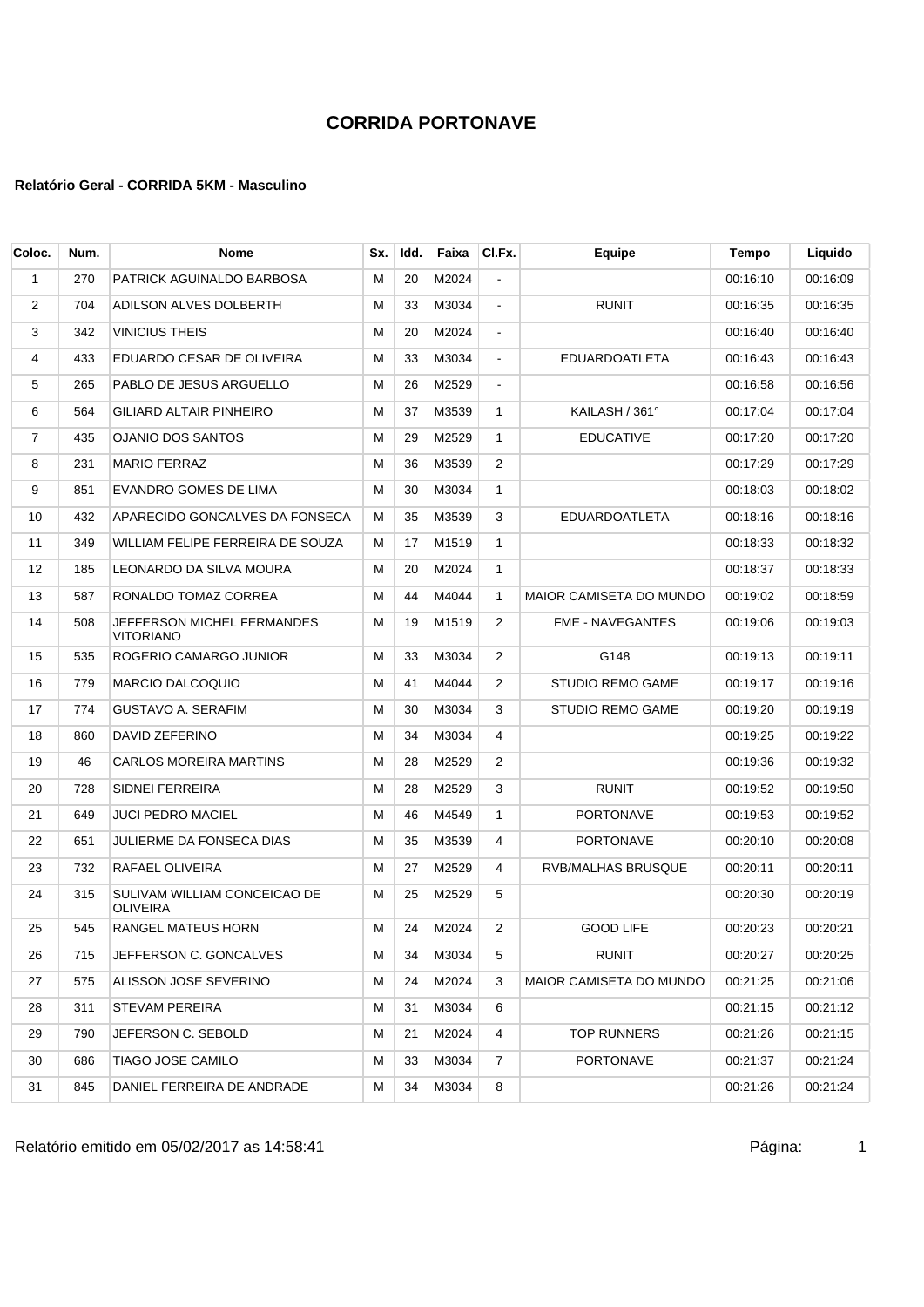| Coloc. | Num. | <b>Nome</b>                                 | Sx. | Idd. | Faixa | CI.Fx.         | Equipe                         | <b>Tempo</b> | Liquido  |
|--------|------|---------------------------------------------|-----|------|-------|----------------|--------------------------------|--------------|----------|
| 32     | 580  | JEFFERSON JOAQUIM CAMACHO                   | м   | 29   | M2529 | 6              | <b>MAIOR CAMISETA DO MUNDO</b> | 00:21:54     | 00:21:34 |
| 33     | 810  | LUCAS BRIAN MENDES                          | М   | 20   | M2024 | 5              | <b>VAS</b>                     | 00:23:18     | 00:21:35 |
| 34     | 520  | JAIRO MACHADO DE AVILA                      | м   | 29   | M2529 | $\overline{7}$ | G148                           | 00:23:43     | 00:21:47 |
| 35     | 124  | <b>GILBERTO OLIMPIO MIANES</b>              | м   | 52   | M5054 | $\mathbf{1}$   |                                | 00:21:57     | 00:21:54 |
| 36     | 197  | LUCAS ODORIZZI                              | М   | 18   | M1519 | 3              |                                | 00:21:56     | 00:21:54 |
| 37     | 424  | THIAGO VENTURI                              | M   | 23   | M2024 | 6              | <b>CLEITON COSTA</b>           | 00:22:04     | 00:21:58 |
| 38     | 822  | VITOR S. DE LIMA                            | м   | 20   | M2024 | 7              | <b>WT ENERGY</b>               | 00:22:30     | 00:22:10 |
| 39     | 486  | SERGIO ANDRE MARQUE DA SILVA<br>ARNOLD      | М   | 47   | M4549 | 2              | <b>EQUIPE TOP</b>              | 00:22:17     | 00:22:14 |
| 40     | 510  | ROMULO LUIZ FERNANDES VITORIANO             | м   | 16   | M1519 | 4              | <b>FME - NAVEGANTES</b>        | 00:22:29     | 00:22:26 |
| 41     | 710  | <b>EDER GONCALVES</b>                       | М   | 35   | M3539 | 5              | <b>RUNIT</b>                   | 00:22:41     | 00:22:36 |
| 42     | 809  | JEFERSON TOPHO DA SILVA                     | М   | 43   | M4044 | 3              | VAS                            | 00:22:54     | 00:22:38 |
| 43     | 598  | <b>EWERTON COLSANI</b>                      | м   | 25   | M2529 | 8              | OAB                            | 00:24:09     | 00:22:42 |
| 44     | 473  | LUIZ ENEDINO RODRIGUES MATOS                | М   | 45   | M4549 | 3              | <b>EQUIPE TOP</b>              | 00:22:48     | 00:22:43 |
| 45     | 98   | EDUARDO ROTHBARTH                           | м   | 31   | M3034 | 9              |                                | 00:22:56     | 00:22:47 |
| 46     | 281  | RAFAEL SEIBT                                | M   | 32   | M3034 | 10             |                                | 00:22:49     | 00:22:47 |
| 47     | 1404 | <b>JORGE SOVENAR</b>                        | М   | 50   | M5054 | 2              | R <sub>2</sub> -RUN            | 00:22:59     | 00:22:49 |
| 48     | 134  | HYGOR HENRIQUE DE OLIVEIRA<br><b>SANTOS</b> | м   | 25   | M2529 | 9              |                                | 00:22:51     | 00:22:51 |
| 49     | 689  | WAGNER DA SILVA CUSTODIO                    | м   | 26   | M2529 | 10             | <b>PORTONAVE</b>               | 00:23:07     | 00:22:53 |
| 50     | 797  | ALEXANDRE SILVEIRA                          | м   | 37   | M3539 | 6              | <b>TRAINING COMPANY BC</b>     | 00.23.21     | 00:22:55 |
| 51     | 548  | TIAGO JOSE PAULI                            | М   | 26   | M2529 | 11             | <b>GOOD LIFE</b>               | 00:23:03     | 00:22:56 |
| 52     | 674  | RAPHAEL CAVALLI PADUCH                      | М   | 27   | M2529 | 12             | PORTONAVE                      | 00:24:15     | 00:22:59 |
| 53     | 592  | <b>MARCIANO HECH</b>                        | м   | 40   | M4044 | 4              | <b>MK CARIMBOS</b>             | 00:23:27     | 00:23:22 |
| 54     | 334  | <b>VALDOIR DAVI SCHMIDT</b>                 | М   | 38   | M3539 | 7              |                                | 00:23:29     | 00:23:24 |
| 55     | 752  | RICARDO GARCIA JUNIOR                       | М   | 20   | M2024 | 8              | <b>SPF RUNNING</b>             | 00:24:10     | 00:23:25 |
| 56     | 9    | ALESSANDRO JOSE BERLIM                      | м   | 36   | M3539 | 8              |                                | 00:23:30     | 00:23:30 |
| 57     | 796  | TULIO AUGUSTO DEICHMANN                     | м   | 21   | M2024 | 9              | <b>TOP RUNNERS</b>             | 00:23:43     | 00:23:31 |
| 58     | 783  | GUSTAVO ZONTA MADUREIRA                     | M   | 29   | M2529 | 13             | STUDIO ZONTA TEAM              | 00:23:39     | 00:23:35 |
| 59     | 259  | NIUMAR CACHOEIRA                            | M   | 26   | M2529 | 14             |                                | 00:23:37     | 00:23:37 |
| 60     | 150  | <b>JHONATA VINICIUS TRIDAPALLI</b>          | M   | 20   | M2024 | 10             |                                | 00:23:59     | 00:23:40 |
| 61     | 157  | JORRAN BERALDI AUGUSTO                      | M   | 25   | M2529 | 15             |                                | 00:23:46     | 00:23:44 |
| 62     | 496  | WILSON THIAGO DE SOUZA                      | м   | 29   | M2529 | 16             | <b>FAMILIA MIANES</b>          | 00:24:04     | 00:23:53 |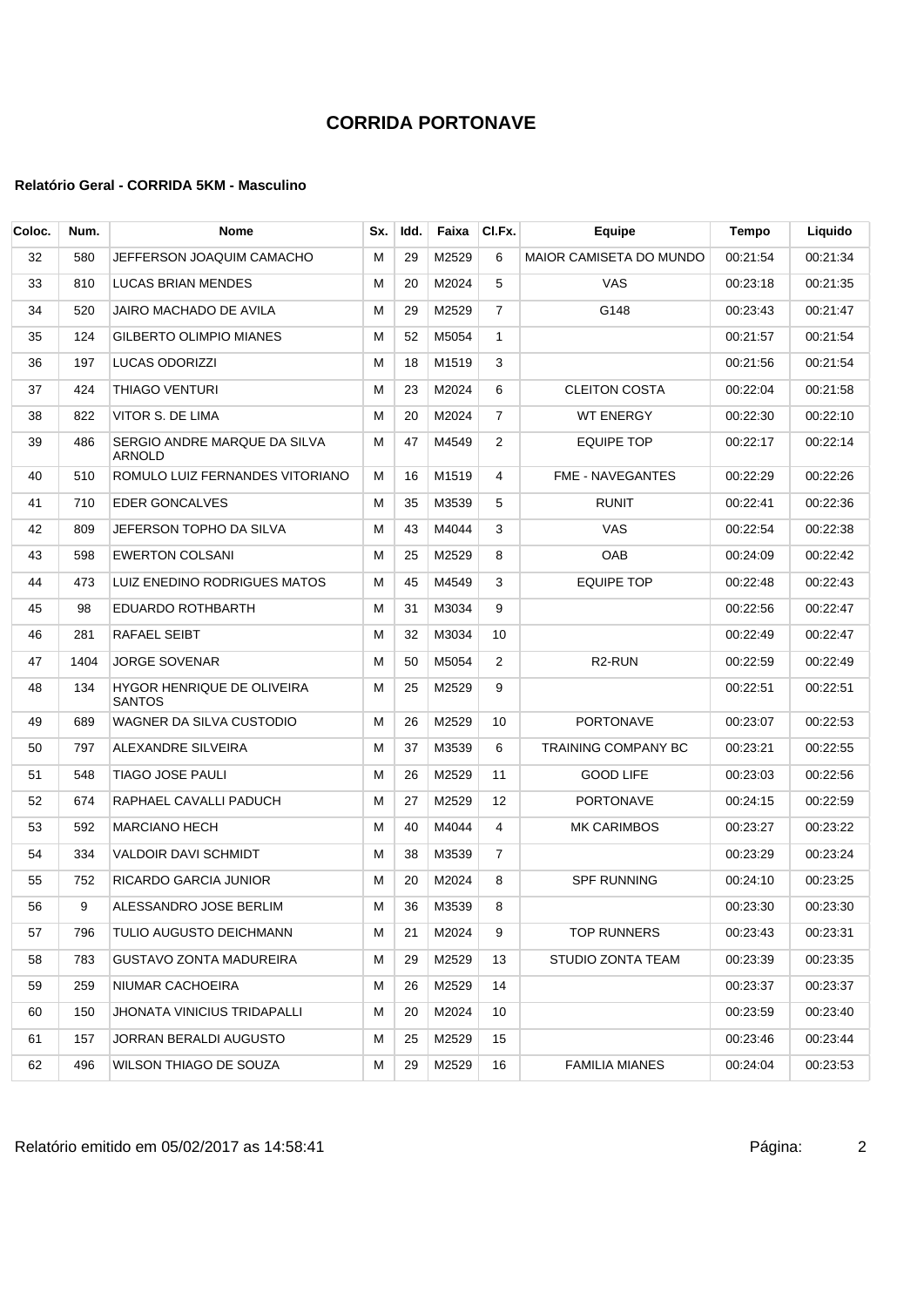#### **Relatório Geral - CORRIDA 5KM - Masculino**

| Coloc. | Num. | <b>Nome</b>                                   | Sx. | Idd. | Faixa | CI.Fx.       | Equipe                  | Tempo    | Liquido  |
|--------|------|-----------------------------------------------|-----|------|-------|--------------|-------------------------|----------|----------|
| 63     | 446  | <b>REGIS GONCALVES</b>                        | M   | 43   | M4044 | 5            | <b>EDUCATIVE</b>        | 00:23:57 | 00:23:57 |
| 64     | 671  | PEDRO PAULO MENDONCA JUNIOR                   | м   | 32   | M3034 | 11           | <b>PORTONAVE</b>        | 00:24:43 | 00:24:02 |
| 65     | 626  | EDILSON ALEX STRAPASSON                       | м   | 35   | M3539 | 9            | <b>PORTONAVE</b>        | 00:24:13 | 00:24:03 |
| 66     | 27   | ANDRE LUIZ SEARA PEREIRA                      | М   | 33   | M3034 | 12           |                         | 00:24:29 | 00:24:04 |
| 67     | 279  | RAFAEL DIOGO THEISS                           | М   | 31   | M3034 | 13           |                         | 00:25:04 | 00:24:07 |
| 68     | 660  | MARCOS F. DE SOUZA                            | м   | 33   | M3034 | 14           | <b>PORTONAVE</b>        | 00:24:24 | 00:24:07 |
| 69     | 658  | MAGNUM SILVA DOS ANJOS                        | М   | 33   | M3034 | 15           | PORTONAVE               | 00:24:51 | 00:24:15 |
| 70     | 654  | LEVI PAES DE FARIAS                           | М   | 28   | M2529 | 17           | PORTONAVE               | 00:24:31 | 00:24:16 |
| 71     | 326  | TEODORO PEREIRA FILHO                         | м   | 43   | M4044 | 6            |                         | 00:24:23 | 00:24:17 |
| 72     | 336  | VALUIR ALVES CARNEIRO                         | М   | 46   | M4549 | 4            |                         | 00:25:11 | 00:24:18 |
| 73     | 648  | JONATAS MARIA DOS SANTOS                      | М   | 35   | M3539 | 10           | <b>PORTONAVE</b>        | 00:26:49 | 00:24:18 |
| 74     | 841  | <b>WLAMIR TIAGO DE SOUZA</b>                  | М   | 58   | M5559 | $\mathbf{1}$ |                         | 00:24:21 | 00:24:18 |
| 75     | 131  | HENRI CESAR MOREIRA DA SILVA                  | М   | 39   | M3539 | 11           |                         | 00:24:22 | 00:24:19 |
| 76     | 354  | LUAN RICARDO DE MELLO                         | м   | 21   | M2024 | 11           | $23^{\circ}$ BI         | 00:24:23 | 00:24:20 |
| 77     | 26   | ANDRE GUSTAVO ZENDRON                         | М   | 29   | M2529 | 18           |                         | 00:25:45 | 00:24:21 |
| 78     | 502  | <b>BRUNO VENTURA</b>                          | м   | 17   | M1519 | 5            | <b>FME - NAVEGANTES</b> | 00:25:10 | 00:24:26 |
| 79     | 328  | THAINA EZEQUIEL DE OLIVEIRA<br><b>BENATTI</b> | М   | 22   | M2024 | 12           |                         | 00:24:41 | 00:24:29 |
| 80     | 554  | TIAGO SANDRI                                  | М   | 33   | M3034 | 16           | <b>INOVE PILATES</b>    | 00:24:39 | 00:24:33 |
| 81     | 663  | <b>MAURICIO FRANCISCO</b>                     | М   | 32   | M3034 | 17           | PORTONAVE               | 00:26:18 | 00:24:37 |
| 82     | 331  | TIAGO SANTOS DE SOUZA                         | М   | 31   | M3034 | 18           |                         | 00:24:50 | 00:24:38 |
| 83     | 474  | <b>MARCELO BANDEIRA</b>                       | М   | 46   | M4549 | 5            | <b>EQUIPE TOP</b>       | 00:25:07 | 00:24:40 |
| 84     | 639  | <b>FERNANDO VIDAL</b>                         | М   | 37   | M3539 | 12           | <b>PORTONAVE</b>        | 00:25:49 | 00:24:41 |
| 85     | 5    | ADILSON JOSE KRAUSS                           | М   | 35   | M3539 | 13           |                         | 00:24:56 | 00:24:52 |
| 86     | 22   | ANDERSON NEGREDO                              | м   | 32   | M3034 | 19           |                         | 00:25:27 | 00:24:53 |
| 87     | 481  | RAFAEL BUENO ARAUJO                           | м   | 37   | M3539 | 14           | <b>EQUIPE TOP</b>       | 00:25:42 | 00:24:54 |
| 88     | 573  | RAFAEL ANDRADE WEBER                          | м   | 34   | M3034 | 20           | LIKE RUNNING            | 00:25:03 | 00:24:54 |
| 89     | 622  | CRISTIANO BERNARDI                            | М   | 38   | M3539 | 15           | PORTONAVE               | 00:26:07 | 00:24:57 |
| 90     | 616  | ANDERSON OSMAR CUNHA                          | M   | 35   | M3539 | 16           | PORTONAVE               | 00:25:01 | 00:24:58 |
| 91     | 623  | <b>CRISTIANO ESEQUIEL LEITE</b>               | м   | 29   | M2529 | 19           | PORTONAVE               | 00:25:15 | 00:24:58 |
| 92     | 383  | JOAO MOACIR VIEIRA FILHO                      | м   | 34   | M3034 | 21           | ATTIIVA+                | 00:26:14 | 00:25:00 |
| 93     | 770  | VALTER LUAN TAMBOSI                           | М   | 21   | M2024 | 13           | SPRINTERS GB            | 00:25:31 | 00:25:00 |
| 94     | 372  | RAFAEL DE SOUZA                               | м   | 32   | M3034 | 22           | ADHERING                | 00:25:33 | 00:25:05 |

Relatório emitido em 05/02/2017 as 14:58:41 <br>
3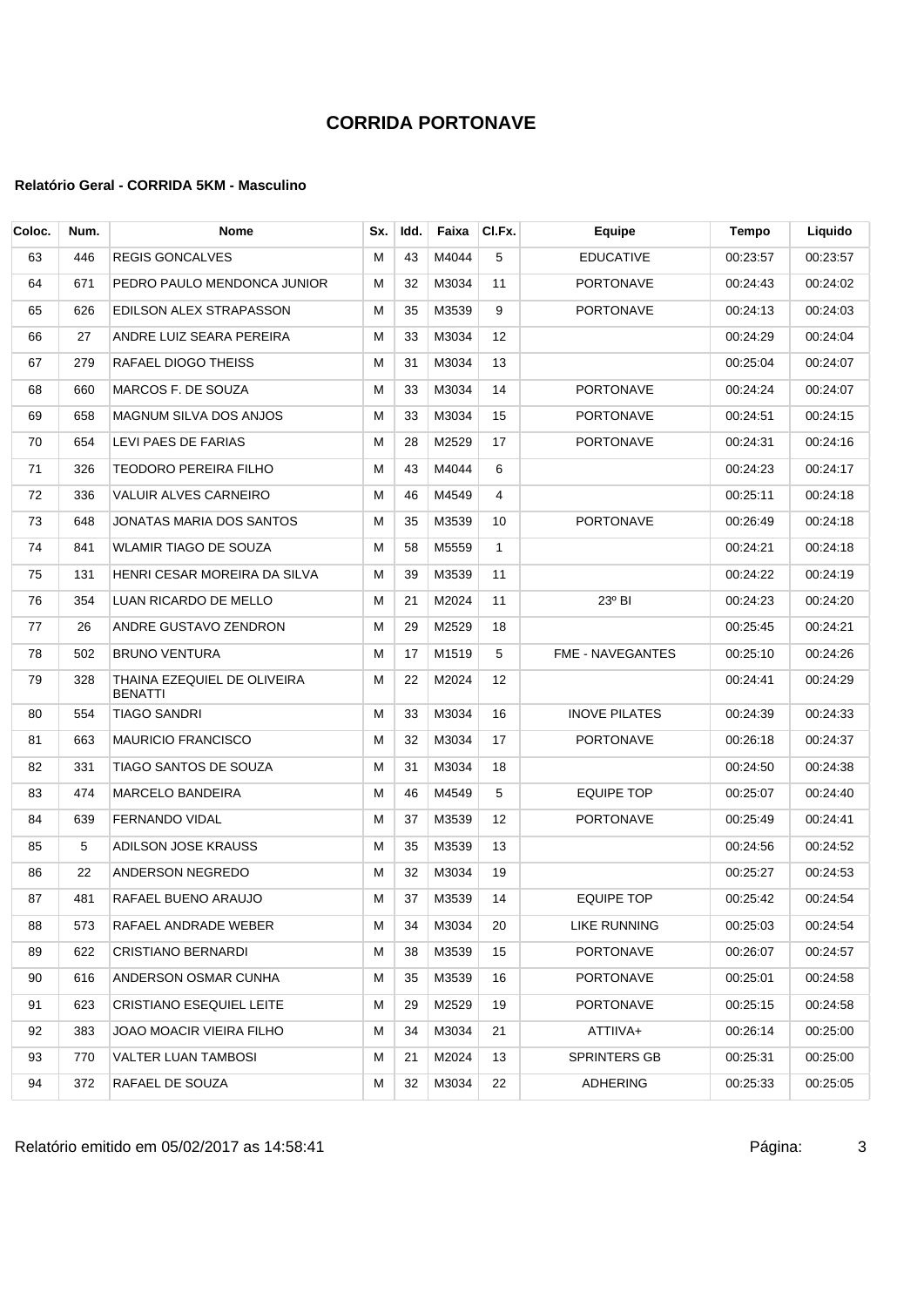| Coloc. | Num. | <b>Nome</b>                       | Sx. | Idd. | Faixa | CI.Fx.         | Equipe                                   | Tempo    | Liquido  |
|--------|------|-----------------------------------|-----|------|-------|----------------|------------------------------------------|----------|----------|
| 95     | 605  | <b>FABIO AUGUSTO TIELLET</b>      | M   | 34   | M3034 | 23             | <b>PERFORMANCE</b><br><b>TREINAMENTO</b> | 00:25:10 | 00:25:07 |
| 96     | 1322 | RODRIGO RAUBER                    | М   | 32   | M3034 | 24             | <b>EQUIPE TOP</b>                        | 00:25:59 | 00:25:10 |
| 97     | 359  | <b>FABIANO OURESTES POLICARPO</b> | M   | 36   | M3539 | 17             | 25º BATALHAO - POLICIA<br><b>MILITAR</b> | 00:26:12 | 00:25:17 |
| 98     | 44   | CARLOS EDUARDO STEDILE            | M   | 24   | M2024 | 14             |                                          | 00:25:43 | 00:25:19 |
| 99     | 271  | <b>PATRICK BERNA</b>              | М   | 32   | M3034 | 25             |                                          | 00:25:36 | 00:25:21 |
| 100    | 464  | <b>ERICK DOMATOS</b>              | M   | 36   | M3539 | 18             | <b>EQUIPE TOP</b>                        | 00:25:37 | 00:25:27 |
| 101    | 631  | ENIO ANTONIO DOS SANTOS           | м   | 54   | M5054 | 3              | <b>PORTONAVE</b>                         | 00:25:32 | 00:25:27 |
| 102    | 374  | <b>JEAN ISLEB</b>                 | M   | 32   | M3034 | 26             | <b>ADVENTURE SPORTS</b>                  | 00:25:41 | 00:25:30 |
| 103    | 45   | CARLOS MIGUEL SCHEFER KORMANN     | M   | 22   | M2024 | 15             |                                          | 00:26:10 | 00:25:40 |
| 104    | 653  | LEONARDO DA SILVA DE AZEVEDO      | М   | 25   | M2529 | 20             | <b>PORTONAVE</b>                         | 00:26:57 | 00:25:41 |
| 105    | 437  | DANIEL GALVAO RITTER MARTINS      | M   | 32   | M3034 | 27             | <b>EDUCATIVE</b>                         | 00:25:52 | 00:25:52 |
| 106    | 539  | <b>TIAGO DE FARIAS</b>            | М   | 29   | M2529 | 21             | G148                                     | 00:25:55 | 00:25:52 |
| 107    | 662  | <b>MARLON SILVA DE JESUS</b>      | м   | 23   | M2024 | 16             | <b>PORTONAVE</b>                         | 00:26:06 | 00:25:52 |
| 108    | 410  | <b>ALAN BECKHOUSER</b>            | М   | 35   | M3539 | 19             | <b>CLEITON COSTA</b>                     | 00:26:58 | 00:25:53 |
| 109    | 609  | <b>MILTON REIS FONSECA</b>        | M   | 34   | M3034 | 28             | <b>PMSC</b>                              | 00:26:35 | 00:25:55 |
| 110    | 596  | DEIVIS A. GOMES                   | М   | 46   | M4549 | 6              | <b>OAB</b>                               | 00:26:27 | 00:25:57 |
| 111    | 198  | LUCIANO BARTH                     | M   | 43   | M4044 | $\overline{7}$ |                                          | 00:27:35 | 00:25:58 |
| 112    | 450  | <b>ADILSON PEYERL</b>             | M   | 37   | M3539 | 20             | EQUIPE TOP                               | 00:26:09 | 00:25:59 |
| 113    | 48   | <b>CESAR MATIAS FERREIRA</b>      | м   | 38   | M3539 | 21             |                                          | 00:26:23 | 00:26:01 |
| 114    | 250  | MOQEEM ABDELMUHDI OMAR            | M   | 26   | M2529 | 22             |                                          | 00:26:05 | 00:26:01 |
| 115    | 472  | LIBARDONI LAURO CLAUDINO FRONZA   | M   | 46   | M4549 | $\overline{7}$ | <b>EQUIPE TOP</b>                        | 00:26:30 | 00:26:01 |
| 116    | 586  | ROGERIO TOMAZ CORREA              | M   | 48   | M4549 | 8              | <b>MAIOR CAMISETA DO MUNDO</b>           | 00:26:02 | 00:26:01 |
| 117    | 462  | EDI WILSON CORREIA                | М   | 43   | M4044 | 8              | EQUIPE TOP                               | 00:26:30 | 00:26:02 |
| 118    | 588  | SEDEUR WENCESLAU TOMAZ DA SILVA   | м   | 48   | M4549 | 9              | <b>MAIOR CAMISETA DO MUNDO</b>           | 00:26:02 | 00:26:02 |
| 119    | 206  | MARCELO DA SILVA MAFRA            | M   | 42   | M4044 | 9              |                                          | 00:28:32 | 00:26:04 |
| 120    | 353  | CLAUDEMIR PEDRO FORTUNA JUNIOR    | м   | 22   | M2024 | 17             | $23^{\circ}$ BI                          | 00:26:11 | 00:26:06 |
| 121    | 503  | CARLOS ALBERTO DE SOUZA MELO      | М   | 41   | M4044 | 10             | FME - NAVEGANTES                         | 00:26:42 | 00:26:06 |
| 122    | 682  | SIDINEI CUNHA PADILHA             | М   | 31   | M3034 | 29             | PORTONAVE                                | 00:27:14 | 00:26:06 |
| 123    | 289  | RODRIGO RUZYCKI                   | М   | 29   | M2529 | 23             | <b>KEEPFIT</b>                           | 00:26:47 | 00:26:09 |
| 124    | 678  | RICARDO MORAIS JACQUES            | м   | 49   | M4549 | 10             | PORTONAVE                                | 00:27:51 | 00:26:12 |
| 125    | 13   | ALEXANDRE CRISTOFOLINI            | м   | 33   | M3034 | 30             |                                          | 00:26:39 | 00:26:15 |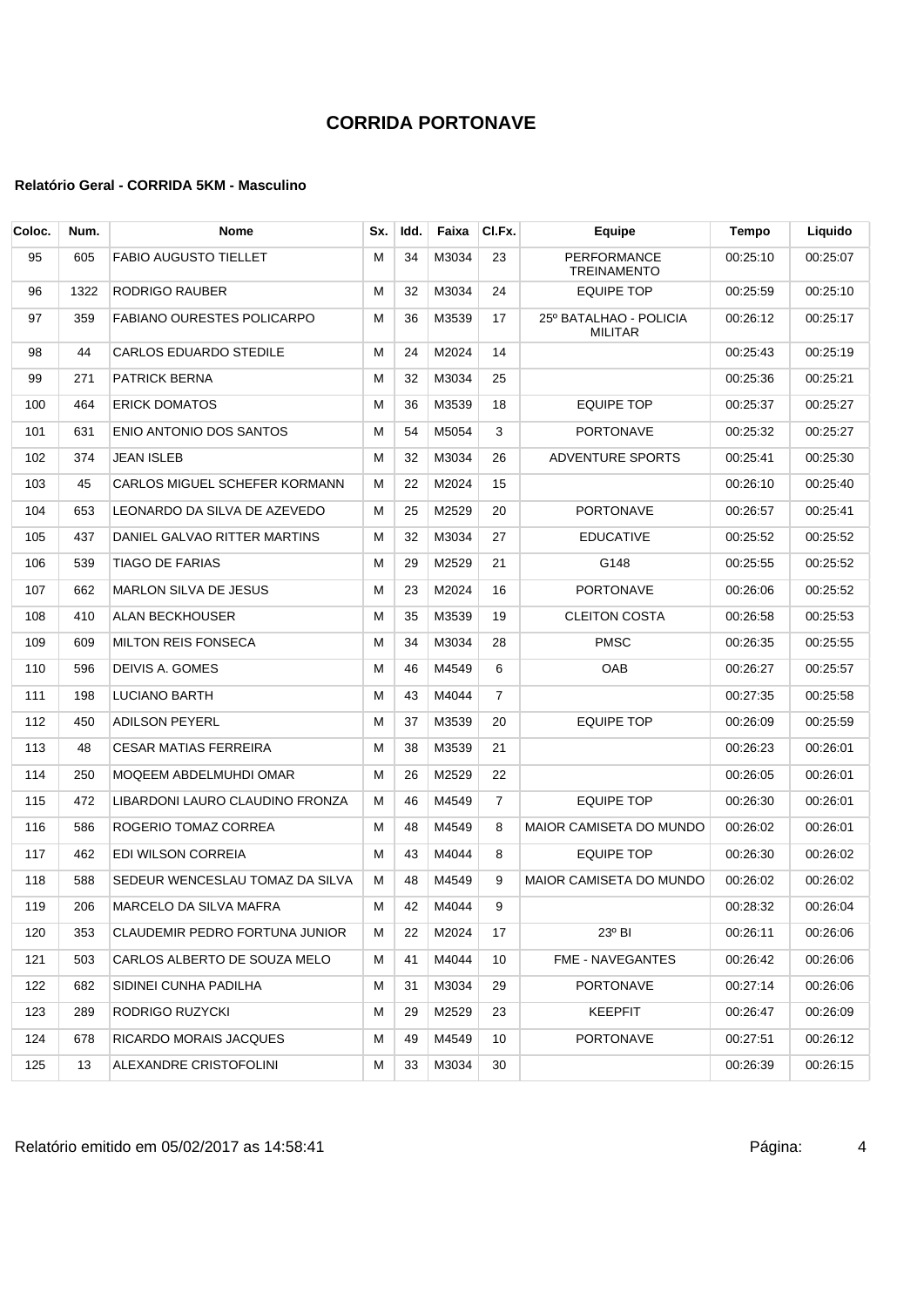| Coloc. | Num. | <b>Nome</b>                     | Sx. | Idd. | Faixa    | CI.Fx.         | <b>Equipe</b>        | <b>Tempo</b> | Liquido  |
|--------|------|---------------------------------|-----|------|----------|----------------|----------------------|--------------|----------|
| 126    | 675  | RENAN LIMA JOAO                 | м   | 24   | M2024    | 18             | <b>PORTONAVE</b>     | 00:26:54     | 00:26:22 |
| 127    | 12   | ALEX SANDRO ODISI               | м   | 37   | M3539    | 22             |                      | 00:26:31     | 00:26:28 |
| 128    | 821  | <b>TIAGO HELLMANN</b>           | м   | 18   | M1519    | 6              | <b>WT ENERGY</b>     | 00:26:49     | 00:26:29 |
| 129    | 255  | NELTO DE JESUS DO NASCIMENTO    | м   | 43   | M4044    | 11             |                      | 00:26:33     | 00:26:30 |
| 130    | 457  | <b>CARLOS BASTOS JUNIOR</b>     | м   | 35   | M3539    | 23             | <b>EQUIPE TOP</b>    | 00:27:18     | 00:26:30 |
| 131    | 61   | CLODOALDO DE ALMEIDA HOLEK      | м   | 37   | M3539    | 24             |                      | 00:26:50     | 00:26:31 |
| 132    | 240  | <b>MAURICIO SCLAFFANI</b>       | м   | 37   | M3539    | 25             |                      | 00:27:09     | 00:26:36 |
| 133    | 178  | <b>LEANDRO ALBERTON</b>         | м   | 31   | M3034    | 31             |                      | 00:28:13     | 00:26:37 |
| 134    | 853  | CIRO RENATO MIRANDA JR          | М   | 43   | M4044    | 12             |                      | 00:28:19     | 00:26:39 |
| 135    | 416  | <b>IVAN OLIVEIRA SOARES</b>     | М   | 27   | M2529    | 24             | <b>CLEITON COSTA</b> | 00:27:11     | 00:26:40 |
| 136    | 348  | WHIT CARTER                     | M   | 52   | M5054    | 4              |                      | 00:27:37     | 00:26:43 |
| 137    | 642  | <b>GERSON VITACA</b>            | м   | 49   | M4549    | 11             | <b>PORTONAVE</b>     | 00:28:21     | 00:26:47 |
| 138    | 305  | SIDNEI FEREIRA MACHADO          | м   | 41   | M4044    | 13             |                      | 00:26:57     | 00:26:50 |
| 139    | 463  | EDUARDO DE MOURA                | м   | 27   | M2529    | 25             | <b>EQUIPE TOP</b>    | 00:27:01     | 00:26:51 |
| 140    | 720  | <b>MAIQUEL ROMANI</b>           | м   | 35   | M3539    | 26             | <b>RUNIT</b>         | 00:27:28     | 00:26:52 |
| 141    | 695  | PHILIP FAGUNDES                 | М   | 17   | M1519    | $\overline{7}$ | R <sub>2</sub> -RUN  | 00:26:58     | 00:26:53 |
| 142    | 246  | MILTTON SALMORIA                | м   | 42   | M4044    | 14             |                      | 00:27:29     | 00:27:00 |
| 143    | 347  | WAGNER LUIZ DE MENEZES          | м   | 51   | M5054    | 5              |                      | 00:27:10     | 00:27:00 |
| 144    | 507  | GEOVANO GONZAGA                 | м   | 30   | M3034    | 32             | FME - NAVEGANTES     | 00:27:20     | 00:27:02 |
| 145    | 534  | ROBERTO VITTAL CORREA           | м   | 42   | M4044    | 15             | G148                 | 00:28:57     | 00:27:04 |
| 146    | 291  | RONAN HOFFMANN                  | м   | 28   | M2529    | 26             |                      | 00:27:22     | 00:27:06 |
| 147    | 531  | RENATO CANDIDO DA SILVA         | M   | 34   | M3034    | 33             | G148                 | 00:27:28     | 00:27:07 |
| 148    | 132  | <b>HENRIQUE RAYZER</b>          | М   | 21   | M2024    | 19             |                      | 00:28:16     | 00:27:08 |
| 149    | 471  | KAIO RODRIGUES DE SOUZA         | м   | 32   | M3034    | 34             | <b>EQUIPE TOP</b>    | 00:27:57     | 00:27:08 |
| 150    | 94   | EDUARDO DA SILVA MAFRA          | м   | 50   | M5054    | 6              |                      | 00:29:38     | 00:27:09 |
| 151    | 133  | <b>HERIVELTON FERREIRA</b>      | M   |      | 45 M4549 | 12             |                      | 00:27:25     | 00:27:14 |
| 152    | 436  | <b>CLEBER GIBIN</b>             | М   | 36   | M3539    | 27             | <b>EDUCATIVE</b>     | 00:28:22     | 00:27:17 |
| 153    | 237  | MATEUS WILLIAM HOLSCHUH ALBRING | м   | 20   | M2024    | 20             |                      | 00:28:35     | 00:27:18 |
| 154    | 429  | PABOLO DA COSTA                 | м   | 32   | M3034    | 35             | DAIANAONEDARUNNERS   | 00:28:14     | 00:27:21 |
| 155    | 866  | ROBERTO TARDINI                 | м   | 53   | M5054    | 7              | ANIMA BRASIL         | 00:28:22     | 00:27:23 |
| 156    | 857  | SAID ALI                        | м   | 29   | M2529    | 27             |                      | 00:28:17     | 00:27:32 |
| 157    | 668  | PAULO GUILHERME CABRAL          | м   | 24   | M2024    | 21             | <b>PORTONAVE</b>     | 00:27:44     | 00:27:34 |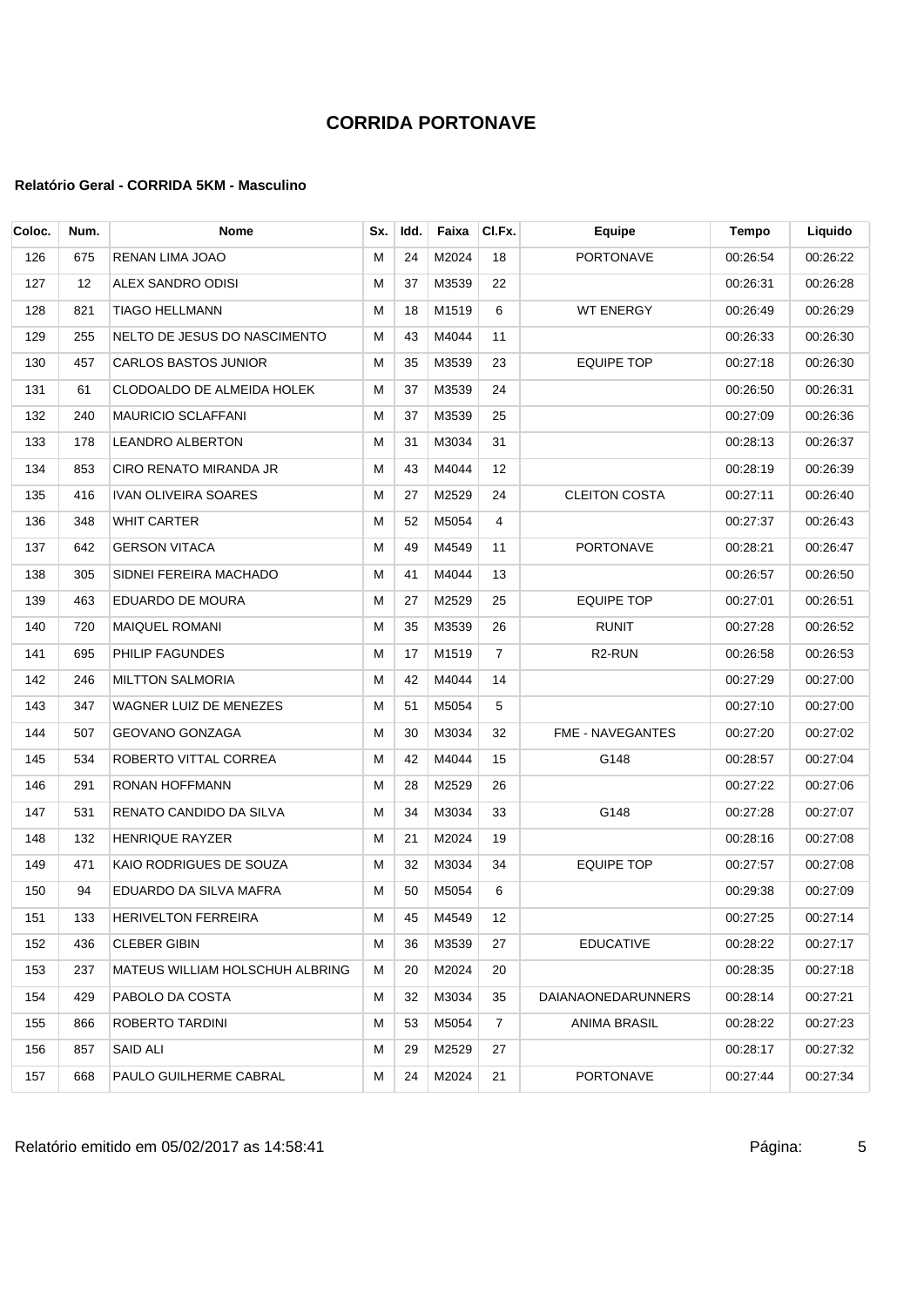#### **Relatório Geral - CORRIDA 5KM - Masculino**

| Coloc. | Num. | Nome                               | Sx. | Idd. | Faixa | CI.Fx.       | Equipe                                                   | Tempo    | Liquido  |
|--------|------|------------------------------------|-----|------|-------|--------------|----------------------------------------------------------|----------|----------|
| 158    | 391  | <b>WILSON PAULO WEIS</b>           | м   | 36   | M3539 | 28           | <b>AVULSO</b>                                            | 00:27:54 | 00:27:35 |
| 159    | 566  | <b>CASTOR DAROLT</b>               | м   | 39   | M3539 | 29           | <b>KASTOR COPIAS</b>                                     | 00:27:49 | 00:27:35 |
| 160    | 468  | JANDER ANTONIO PINTO               | М   | 33   | M3034 | 36           | <b>EQUIPE TOP</b>                                        | 00:28:25 | 00:27:38 |
| 161    | 126  | <b>GLAUCO LUIS CORREA</b>          | м   | 38   | M3539 | 30           |                                                          | 00:28:43 | 00.27:40 |
| 162    | 207  | MARCELO DE SOUZA                   | M   | 35   | M3539 | 31           |                                                          | 00:28:59 | 00.27:40 |
| 163    | 608  | <b>CARLOS ALBERTO MAFRA JUNIOR</b> | M   | 30   | M3034 | 37           | <b>PMSC</b>                                              | 00:28:22 | 00:27:41 |
| 164    | 288  | RODRIGO CARVALHO DE MIRANDA        | м   | 39   | M3539 | 32           |                                                          | 00:29:21 | 00.27.43 |
| 165    | 563  | JOAO BATISTA DA SILVA              | М   | 44   | M4044 | 16           | JOAO DO POSTO                                            | 00:27:46 | 00.27.44 |
| 166    | 276  | PETERSON CORREA                    | M   | 37   | M3539 | 33           |                                                          | 00:28:08 | 00:27:45 |
| 167    | 700  | JAIR SURI                          | М   | 32   | M3034 | 38           | <b>RISEUP RUNNING</b>                                    | 00:28:56 | 00:27:45 |
| 168    | 87   | <b>EDERSON COSTA</b>               | M   | 35   | M3539 | 34           |                                                          | 00:27:54 | 00.27:47 |
| 169    | 184  | LEONARDO DA SILVA CARDOSO          | М   | 31   | M3034 | 39           |                                                          | 00:29:27 | 00:27:48 |
| 170    | 747  | <b>JAIRO HINKELDEY DEVIGILI</b>    | М   | 25   | M2529 | 28           | <b>SPF RUNNING</b>                                       | 00:28:07 | 00:27:48 |
| 171    | 4    | ADEMOR LUIZ MACHADO                | м   | 52   | M5054 | 8            |                                                          | 00:28:04 | 00.27:49 |
| 172    | 746  | <b>FABIANO CE BASSANESI</b>        | М   | 45   | M4549 | 13           | <b>SPF RUNNING</b>                                       | 00:28:41 | 00:27:51 |
| 173    | 370  | <b>RENATO PIVATTO</b>              | м   | 44   | M4044 | 17           | <b>ACADEMIA WAVE</b>                                     | 00:29:25 | 00:27:53 |
| 174    | 158  | JOSE ANTONIO VECCHIETTI NETO       | M   | 22   | M2024 | 22           |                                                          | 00:27:55 | 00:27:54 |
| 175    | 421  | <b>ODILAR GRANDO</b>               | м   | 47   | M4549 | 14           | <b>CLEITON COSTA</b>                                     | 00:28:55 | 00:27:54 |
| 176    | 449  | ADENILSON DA CONCEICAO PASSOS      | м   | 37   | M3539 | 35           | <b>EQUIPE TOP</b>                                        | 00:28:44 | 00:27:59 |
| 177    | 630  | EDY CARLOS ESPINDOLA               | М   | 33   | M3034 | 40           | PORTONAVE                                                | 00:28:06 | 00:28:02 |
| 178    | 257  | NILTON CARDOSO JUNIOR              | м   | 29   | M2529 | 29           |                                                          | 00:29:44 | 00:28:05 |
| 179    | 297  | RUFELLI LAUREANO                   | М   | 32   | M3034 | 41           |                                                          | 00:28:28 | 00:28:07 |
| 180    | 8    | ALDO MANOEL PEDRO JUNIOR           | M   | 63   | M6064 | $\mathbf{1}$ |                                                          | 00:29:05 | 00:28:09 |
| 181    | 482  | RAFAEL RADAELLI                    | м   | 32   | M3034 | 42           | <b>EQUIPE TOP</b>                                        | 00:29:01 | 00:28:12 |
| 182    | 561  | <b>SERGIO GRANDI</b>               | M   | 45   | M4549 | 15           | <b>INTEGRAL ESTILO DE VIDA /</b><br><b>BANANA BRASIL</b> | 00:28:45 | 00:28:12 |
| 183    | 640  | <b>FILEMOM ALVES</b>               | м   | 25   | M2529 | 30           | PORTONAVE                                                | 00:29:25 | 00:28:15 |
| 184    | 685  | THIAGO LUIS MACHADO                | м   | 35   | M3539 | 36           | PORTONAVE                                                | 00:28:48 | 00:28:15 |
| 185    | 847  | GILSON ALVES DOS SANTOS            | M   | 35   | M3539 | 37           |                                                          | 00:28:24 | 00:28:19 |
| 186    | 360  | RONIEL BOTH CORRADI                | м   | 30   | M3034 | 43           | 25º BATALHAO - POLICIA<br>MILITAR                        | 00:29:02 | 00:28:20 |
| 187    | 83   | <b>DIOGO RAY LINDEMANN</b>         | м   | 29   | M2529 | 31           |                                                          | 00:28:54 | 00:28:26 |
| 188    | 155  | JONAS DO AMARAL                    | м   | 26   | M2529 | 32           |                                                          | 00:30:12 | 00:28:26 |

Relatório emitido em 05/02/2017 as 14:58:41 Página: 6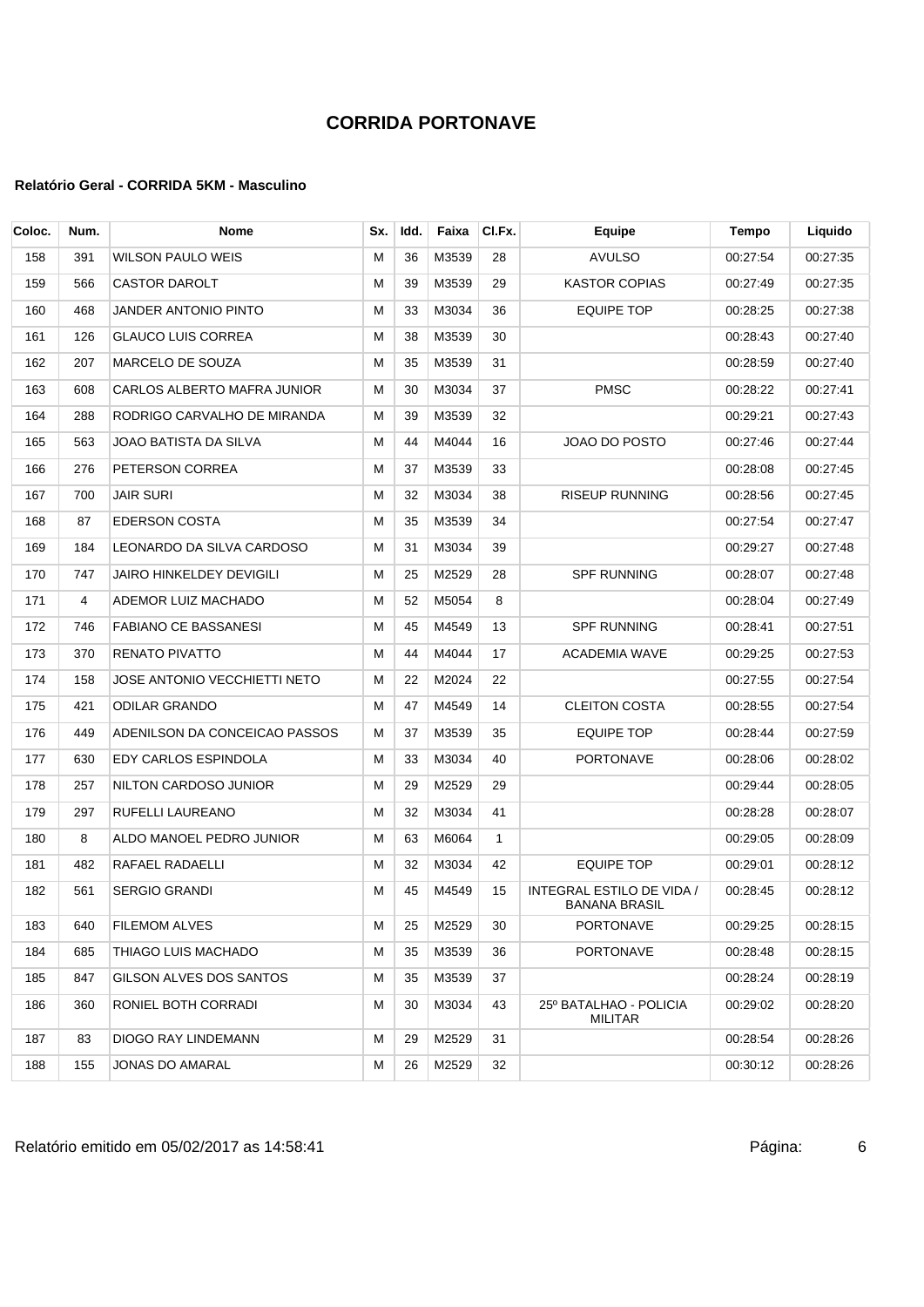#### **Relatório Geral - CORRIDA 5KM - Masculino**

| Coloc. | Num. | Nome                              | Sx. | Idd. | Faixa | CI.Fx. | Equipe                         | Tempo    | Liquido  |
|--------|------|-----------------------------------|-----|------|-------|--------|--------------------------------|----------|----------|
| 189    | 698  | <b>FABIANO BLANK</b>              | м   | 41   | M4044 | 18     | <b>RISEUP RUNNING</b>          | 00:29:09 | 00:28:26 |
| 190    | 771  | ALEXANDRE WERNER                  | м   | 48   | M4549 | 16     | <b>STUDIO REMO GAME</b>        | 00:28:39 | 00:28:35 |
| 191    | 91   | <b>EDSON JOSE PEREIRA</b>         | М   | 59   | M5559 | 2      |                                | 00:30:23 | 00:28:37 |
| 192    | 858  | PAULO NEY                         | М   | 60   | M6064 | 2      |                                | 00:29:00 | 00:28:41 |
| 193    | 110  | <b>FABIO ULLER</b>                | М   | 43   | M4044 | 19     |                                | 00:30:05 | 00:28:42 |
| 194    | 447  | <b>SIEGHARD MULLER</b>            | М   | 49   | M4549 | 17     | <b>EDUCATIVE</b>               | 00:29:48 | 00:28:43 |
| 195    | 730  | JONATA KLABUND                    | м   | 28   | M2529 | 33     | RVB/MALHAS BRUSQUE             | 00:28:56 | 00:28:43 |
| 196    | 39   | BYRA PHILIPPS HEREDIA             | М   | 42   | M4044 | 20     | <b>EQUIPE TOP</b>              | 00:29:12 | 00:28:47 |
| 197    | 495  | GILBERTO O MIANES JUNIOR          | м   | 29   | M2529 | 34     | <b>FAMILIA MIANES</b>          | 00:29:55 | 00:28:52 |
| 198    | 116  | <b>FERNANDO MORENO GABRIEL</b>    | м   | 32   | M3034 | 44     |                                | 00:30:30 | 00:28:53 |
| 199    | 484  | ROGERIO PANDINI                   | М   | 42   | M4044 | 21     | <b>EQUIPE TOP</b>              | 00:29:05 | 00:28:55 |
| 200    | 105  | <b>EVANDRO SCHMIDT</b>            | м   | 29   | M2529 | 35     |                                | 00:30:15 | 00:28:57 |
| 201    | 477  | <b>MATEUS WERGUTZ</b>             | м   | 34   | M3034 | 45     | <b>EQUIPE TOP</b>              | 00:29:47 | 00:28:57 |
| 202    | 400  | JOAO LUCAS PHILIPPI               | м   | 33   | M3034 | 46     | <b>CAIXA</b>                   | 00:30:41 | 00:28:58 |
| 203    | 735  | <b>FELIPE STASUN</b>              | м   | 24   | M2024 | 23     | SITIO HELIO DIAS               | 00:29:29 | 00:28:58 |
| 204    | 21   | ANDERSON LUIZ HECKMANN            | м   | 37   | M3539 | 38     |                                | 00:30:20 | 00:29:04 |
| 205    | 647  | JOAO CARLOS SOARES FRAGOSO        | М   | 28   | M2529 | 36     | <b>PORTONAVE</b>               | 00:30:40 | 00:29:06 |
| 206    | 661  | <b>MARCOS PAULO PEREIRA BRITO</b> | м   | 40   | M4044 | 22     | <b>PORTONAVE</b>               | 00:30:43 | 00:29:10 |
| 207    | 763  | LUIS GABRIEL SOARES OSARIO        | м   | 22   | M2024 | 24     | <b>SPRINTERS GB</b>            | 00:29:28 | 00:29:10 |
| 208    | 582  | LUCAS TOMAZ CORREA                | М   | 15   | M1519 | 8      | <b>MAIOR CAMISETA DO MUNDO</b> | 00:29:13 | 00:29:13 |
| 209    | 694  | <b>EDSON FAGUNDES</b>             | м   | 52   | M5054 | 9      | R <sub>2</sub> -RUN            | 00:29:14 | 00:29:14 |
| 210    | 351  | ADEMAR DO NASCIMENTO ALEXANDRE    | м   | 49   | M4549 | 18     | 23° BI                         | 00:29:45 | 00:29:16 |
| 211    | 352  | CHARLES DE ALENCAR PASQUALI       | М   | 44   | M4044 | 23     | 23° BI                         | 00:29:45 | 00:29:16 |
| 212    | 425  | <b>ELTON RANGEL</b>               | м   | 35   | M3539 | 39     | <b>DAIANAONEDARUNNERS</b>      | 00:30:57 | 00:29:21 |
| 213    | 798  | JOSE AMERICO DA SILVEIRA          | м   | 31   | M3034 | 47     | TRAINING COMPANY BC            | 00:30:58 | 00:29:23 |
| 214    | 10   | ALESSANDRO NICOLO DELL AIRA       | M   | 32   | M3034 | 48     |                                | 00:31:11 | 00:29:24 |
| 215    | 113  | <b>FELIPE FUGAZZA</b>             | м   | 27   | M2529 | 37     |                                | 00:31:01 | 00:29:26 |
| 216    | 827  | EDUARDO RIBEIRO                   | м   | 35   | M3539 | 40     | TRAINING COMPANY BC            | 00:29:37 | 00:29:26 |
| 217    | 693  | WILLIAN JOSE DE SOUZA             | M   | 38   | M3539 | 41     | PREFEITURA DE<br>NAVEGANTES    | 00:29:47 | 00:29:27 |
| 218    | 218  | <b>MARCOS REGINALDO KUHN</b>      | м   | 48   | M4549 | 19     |                                | 00:29:58 | 00:29:30 |
| 219    | 208  | MARCELO LUIZ DE PAULA             | м   | 46   | M4549 | 20     |                                | 00:29:41 | 00:29:31 |
| 220    | 332  | ULYSSES PORTO DE MEDEIROS         | м   | 18   | M1519 | 9      |                                | 00:29:33 | 00:29:33 |

Relatório emitido em 05/02/2017 as 14:58:41 <br>
T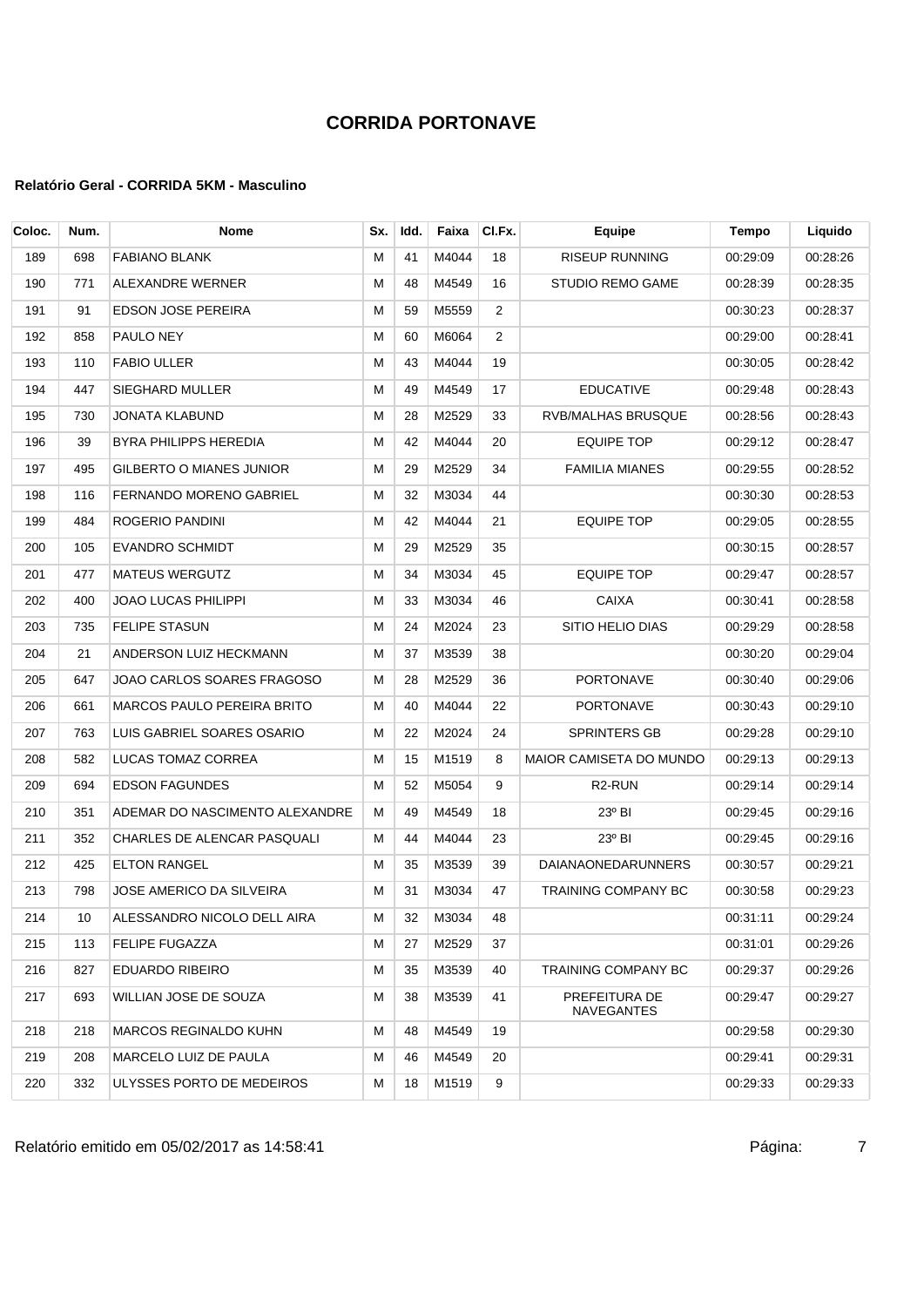| Coloc. | Num. | <b>Nome</b>                    | Sx. | Idd. | Faixa | CI.Fx. | Equipe                                     | Tempo    | Liquido  |
|--------|------|--------------------------------|-----|------|-------|--------|--------------------------------------------|----------|----------|
| 221    | 839  | JOAO EDSON FAGUNDES            | м   | 49   | M4549 | 21     |                                            | 00:29:51 | 00:29:33 |
| 222    | 632  | EVANILTON ERASMO DOS SANTOS    | м   | 27   | M2529 | 38     | <b>PORTONAVE</b>                           | 00:31:06 | 00:29:36 |
| 223    | 216  | <b>MARCIO SOUZA DANTAS</b>     | М   | 40   | M4044 | 24     |                                            | 00:30:10 | 00:29:37 |
| 224    | 90   | EDSON CAMARGO SHIZUNO          | M   | 56   | M5559 | 3      |                                            | 00:29:43 | 00:29:38 |
| 225    | 838  | VANDELINO HENRRIQUE FAGU       | М   | 51   | M5054 | 10     |                                            | 00:29:53 | 00:29:38 |
| 226    | 100  | ELIZIARIO WILVERT              | м   | 66   | M6569 | 1      |                                            | 00:30:03 | 00:29:39 |
| 227    | 761  | LUA HENRIQUE HASSMANN          | м   | 21   | M2024 | 25     | <b>SPRINTERS GB</b>                        | 00:30:09 | 00:29:39 |
| 228    | 392  | EDGAR LUIZ GUCKERT             | М   | 40   | M4044 | 25     | BANANA BRASIL - INTEGRAL<br>ESTILO DE VIDA | 00:30:13 | 00.29.44 |
| 229    | 584  | LUIZ ROGERIO CAMPANA           | M   | 35   | M3539 | 42     | <b>MAIOR CAMISETA DO MUNDO</b>             | 00:30:54 | 00:29:44 |
| 230    | 2    | ANDRE LUIZ ANDRADE             | M   | 28   | M2529 | 39     | 25° BATALHAO - POLICIA<br><b>MILITAR</b>   | 00:30:41 | 00:29:45 |
| 231    | 129  | <b>GUILHERME ANGELO EBONI</b>  | M   | 37   | M3539 | 43     |                                            | 00:30:22 | 00:29:47 |
| 232    | 769  | <b>VALMOR RAMOS JUNIOR</b>     | М   | 41   | M4044 | 26     | <b>SPRINTERS GB</b>                        | 00:30:07 | 00:29:48 |
| 233    | 800  | MARCIO ROBERTO CABRAL SILVEIRA | м   | 36   | M3539 | 44     | <b>TRAINING COMPANY BC</b>                 | 00:31:25 | 00:29:48 |
| 234    | 199  | LUCIANO GARCIAS DE OLIVEIRA    | M   | 35   | M3539 | 45     | <b>KEEPFIT</b>                             | 00:31:29 | 00:29:51 |
| 235    | 652  | LEANDRO MANOEL REBELO          | М   | 28   | M2529 | 40     | PORTONAVE                                  | 00:30:27 | 00:29:55 |
| 236    | 1319 | <b>LEANDRO MORITZ</b>          | м   | 17   | M1519 | 10     | <b>EQUIPE TOP</b>                          | 00:30:49 | 00:29:58 |
| 237    | 249  | <b>MOACIR COSCHELA</b>         | M   | 55   | M5559 | 4      |                                            | 00:31:49 | 00:29:59 |
| 238    | 156  | JONATHAN PROCHNOW              | M   | 30   | M3034 | 49     |                                            | 00:30:26 | 00:30:02 |
| 239    | 202  | LUIZ CLAUCIO SCHAADE           | м   | 42   | M4044 | 27     |                                            | 00:30:26 | 00:30:02 |
| 240    | 405  | RAFAEL FELIPE SEVERINO         | M   | 32   | M3034 | 50     | <b>CAIXA</b>                               | 00:30:57 | 00:30:03 |
| 241    | 333  | <b>VALDIR ANTONIO PERIN</b>    | M   | 65   | M6569 | 2      |                                            | 00:31:18 | 00:30:12 |
| 242    | 819  | <b>MATHEUS VARGAS</b>          | м   | 18   | M1519 | 11     | <b>WT ENERGY</b>                           | 00:30:39 | 00:30:20 |
| 243    | 361  | <b>SERGIO GUTZ</b>             | M   | 48   | M4549 | 22     | 25º BATALHAO - POLICIA<br><b>MILITAR</b>   | 00:30:38 | 00:30:23 |
| 244    | 390  | <b>LEOANRDO FERNANDES</b>      | м   | 23   | M2024 | 26     | <b>AVULSO</b>                              | 00:30:36 | 00:30:26 |
| 245    | 460  | DANIEL PEDRO LOURENCO          | М   | 19   | M1519 | 12     | <b>EQUIPE TOP</b>                          | 00:31:20 | 00:30:26 |
| 246    | 487  | SILVANO LAZARINI JUNIOR        | м   | 40   | M4044 | 28     | EQUIPE TOP                                 | 00:31:26 | 00:30:31 |
| 247    | 215  | <b>MARCIO DESCHAMPS</b>        | м   | 55   | M5559 | 5      |                                            | 00:31:15 | 00:30:32 |
| 248    | 341  | <b>VINICIUS GUZATTO</b>        | M   | 28   | M2529 | 41     |                                            | 00:32:03 | 00:30:32 |
| 249    | 505  | EDUARDO BORCHARDT              | м   | 26   | M2529 | 42     | FME - NAVEGANTES                           | 00:31:26 | 00:30:33 |
| 250    | 635  | FABIANO CAMACHO                | м   | 30   | M3034 | 51     | PORTONAVE                                  | 00:30:44 | 00:30:35 |
| 251    | 522  | JOELSON CARLOS DE SOUZA        | М   | 24   | M2024 | 27     | G148                                       | 00:30:51 | 00:30:39 |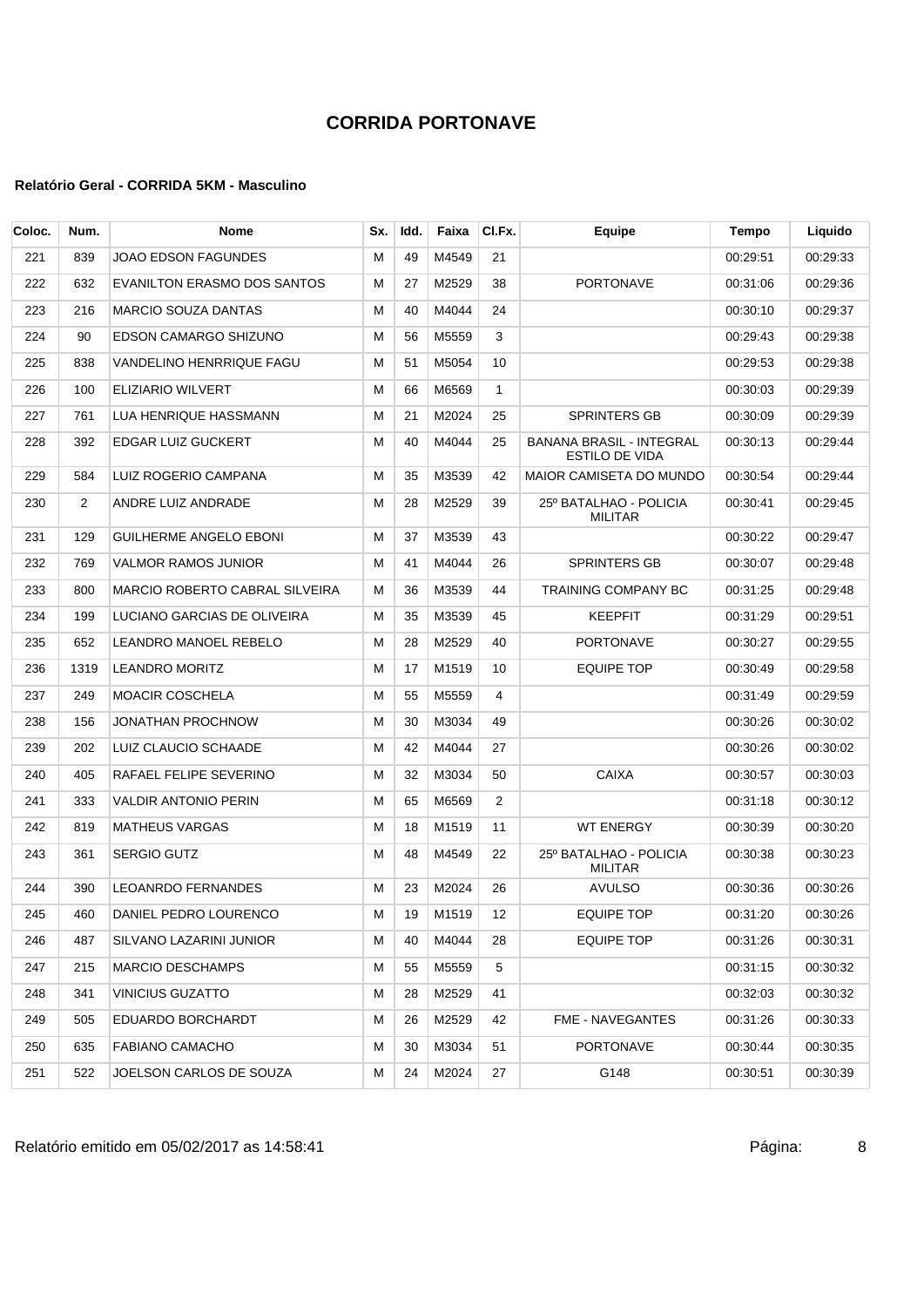#### **Relatório Geral - CORRIDA 5KM - Masculino**

| Coloc. | Num. | Nome                            | Sx. | Idd. | Faixa | CI.Fx.         | Equipe                      | Tempo    | Liquido  |
|--------|------|---------------------------------|-----|------|-------|----------------|-----------------------------|----------|----------|
| 252    | 125  | GIOVANI BERTOL DA SILVA         | M   | 45   | M4549 | 23             |                             | 00:31:32 | 00:30:46 |
| 253    | 127  | <b>GRAZIANY ALVES FERNANDES</b> | м   | 35   | M3539 | 46             |                             | 00:31:57 | 00:30:47 |
| 254    | 595  | <b>CLAUDINEI DOS SANTOS</b>     | м   | 35   | M3539 | 47             | OAB                         | 00:32:15 | 00:30:58 |
| 255    | 377  | PETRAS PIERRE CASAGRANDE        | М   | 34   | M3034 | 52             | ADVENTURE SPORTS            | 00:31:10 | 00:30:59 |
| 256    | 688  | WAGNER B. CARDOSO               | м   | 34   | M3034 | 53             | <b>PORTONAVE</b>            | 00:31:38 | 00:31:01 |
| 257    | 754  | <b>EDERSON SEUBERT</b>          | м   | 25   | M2529 | 43             | <b>SPRINTERS GB</b>         | 00:31:34 | 00:31:03 |
| 258    | 861  | ELVIO NALDO MELO VIANA          | м   | 57   | M5559 | 6              |                             | 00:32:21 | 00:31:15 |
| 259    | 813  | SANDRO HEDLER                   | м   | 49   | M4549 | 24             | <b>VAS</b>                  | 00:31:34 | 00:31:17 |
| 260    | 280  | RAFAEL MENDES                   | M   | 27   | M2529 | 44             |                             | 00:31:40 | 00:31:18 |
| 261    | 633  | <b>EVERTON OLIVEIRA</b>         | м   | 29   | M2529 | 45             | PORTONAVE                   | 00:31:40 | 00:31:18 |
| 262    | 238  | <b>MATHEUS DE OLIVEIRA</b>      | M   | 21   | M2024 | 28             |                             | 00:33:14 | 00:31:26 |
| 263    | 275  | PEDRO FALCE DA ROZA             | м   | 67   | M6569 | 3              |                             | 00:31:46 | 00:31:29 |
| 264    | 53   | <b>CHILTON AMARAL</b>           | м   | 31   | M3034 | 54             |                             | 00:33:03 | 00:31:37 |
| 265    | 67   | <b>CRISTIANO KRENKEL</b>        | м   | 41   | M4044 | 29             |                             | 00:32:11 | 00:31:44 |
| 266    | 509  | LEONARDO NUNES JUNIOR           | м   | 21   | M2024 | 29             | <b>FME - NAVEGANTES</b>     | 00:32:15 | 00:31:45 |
| 267    | 546  | SIDIMAR GUIMARAES DE MELO       | м   | 31   | M3034 | 55             | <b>GOOD LIFE</b>            | 00:32:32 | 00:31:47 |
| 268    | 628  | EDUARDO AUGUSTO GOLDACKER       | м   | 20   | M2024 | 30             | <b>PORTONAVE</b>            | 00:32:51 | 00:31:54 |
| 269    | 1311 | <b>CLEITON CAMPOS</b>           | м   | 41   | M4044 | 30             | <b>EQUIPE TOP</b>           | 00:33:40 | 00:31:55 |
| 270    | 417  | JEFERSON RENATO SCHMOLLER       | м   | 31   | M3034 | 56             | <b>CLEITON COSTA</b>        | 00:32:35 | 00:31:59 |
| 271    | 691  | JEFFERSON AMARAL                | м   | 39   | M3539 | 48             | PREFEITURA DE<br>NAVEGANTES | 00:32:20 | 00:31:59 |
| 272    | 650  | JULIANO PERIN                   | м   | 34   | M3034 | 57             | PORTONAVE                   | 00:33:09 | 00:32:02 |
| 273    | 109  | <b>FABIO LUIZ DA SILVA</b>      | м   | 34   | M3034 | 58             |                             | 00:33:15 | 00:32:04 |
| 274    | 1331 | LUIZ HENRIQUE DE MELLO          | м   | 31   | M3034 | 59             | <b>FME - NAVEGANTES</b>     | 00:32:35 | 00:32:05 |
| 275    | 51   | CHARLES SIMM                    | м   | 43   | M4044 | 31             |                             | 00:32:55 | 00:32:06 |
| 276    | 306  | SIDNEI ULISSES ROSA             | м   | 41   | M4044 | 32             |                             | 00:33:08 | 00:32:07 |
| 277    | 28   | ANDREI LUIZ KOHLER              | м   | 20   | M2024 | 31             |                             | 00:32:35 | 00:32:09 |
| 278    | 209  | <b>MARCELO RODRIGUES</b>        | м   | 43   | M4044 | 33             |                             | 00:33:09 | 00:32:13 |
| 279    | 528  | PAULO HENRIQUE DUTRA DIAS       | M   | 61   | M6064 | 3              | G148                        | 00:32:26 | 00:32:13 |
| 280    | 666  | OSMARI DE CASTILHO RIBAS        | м   | 58   | M5559 | $\overline{7}$ | PORTONAVE                   | 00:33:48 | 00:32:16 |
| 281    | 636  | <b>FELIPE CHAVES CABRAL</b>     | м   | 32   | M3034 | 60             | PORTONAVE                   | 00:33:32 | 00:32:17 |
| 282    | 337  | VANDERLUCIO TONI CORREA         | м   | 28   | M2529 | 46             |                             | 00:32:46 | 00:32:21 |
| 283    | 766  | OTAVIO STRAZZER JR.             | м   | 52   | M5054 | 11             | SPRINTERS GB                | 00:32:42 | 00:32:24 |

Relatório emitido em 05/02/2017 as 14:58:41 composito emitido em 05/02/2017 as 14:58:41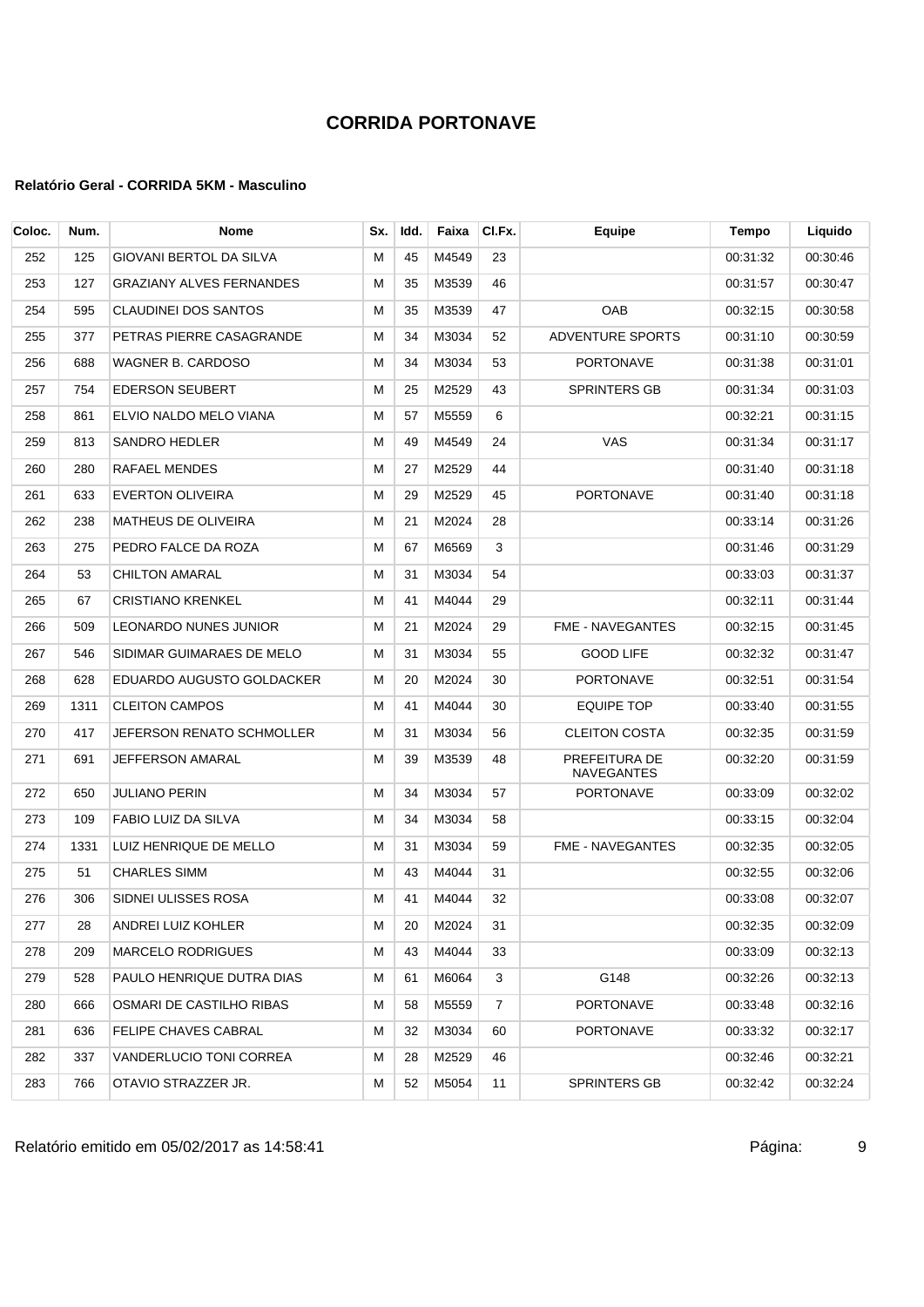| Coloc. | Num. | <b>Nome</b>                     | Sx. | Idd. | Faixa | CI.Fx. | <b>Equipe</b>              | <b>Tempo</b> | Liquido  |
|--------|------|---------------------------------|-----|------|-------|--------|----------------------------|--------------|----------|
| 284    | 220  | MARCOS ROGERIO SUZUKI BELLUCCI  | м   | 37   | M3539 | 49     |                            | 00:33:41     | 00:32:25 |
| 285    | 655  | LUCAS BUENO JACQUES             | м   | 24   | M2024 | 32     | <b>PORTONAVE</b>           | 00:34:04     | 00:32:25 |
| 286    | 263  | <b>OSMAR SANDRINI</b>           | М   | 66   | M6569 | 4      |                            | 00:33:37     | 00:32:29 |
| 287    | 519  | <b>IVAN BELUSSO</b>             | М   | 36   | M3539 | 50     | G148                       | 00:33:03     | 00:32:31 |
| 288    | 30   | ANTONIO SERGIO LOPES DOS SANTOS | М   | 45   | M4549 | 25     |                            | 00:33:13     | 00:32:43 |
| 289    | 629  | EDVALDO DA SILVA JUNIOR         | М   | 20   | M2024 | 33     | <b>PORTONAVE</b>           | 00:34:27     | 00:32:56 |
| 290    | 597  | DIEGO W. SCHERER                | М   | 29   | M2529 | 47     | <b>OAB</b>                 | 00:34:12     | 00:33:02 |
| 291    | 88   | EDIBERTO R. CHUKST              | М   | 60   | M6064 | 4      |                            | 00:33:07     | 00:33:04 |
| 292    | 863  | MARCOS ROBERTO DA CRUZ          | М   | 35   | M3539 | 51     |                            | 00:33:39     | 00:33:04 |
| 293    | 23   | ANDERSON VIOLA                  | М   | 36   | M3539 | 52     |                            | 00:34:10     | 00:33:08 |
| 294    | 530  | <b>RENATO BRAGA</b>             | M   | 40   | M4044 | 34     | G148                       | 00:33:35     | 00:33:14 |
| 295    | 760  | JOSE DECKER                     | М   | 63   | M6064 | 5      | <b>SPRINTERS GB</b>        | 00:33:37     | 00:33:20 |
| 296    | 532  | RENATO ISAIAS BRAGA             | М   | 64   | M6064 | 6      | G148                       | 00:33:35     | 00:33:24 |
| 297    | 239  | <b>MAURICIO MACIEL</b>          | м   | 29   | M2529 | 48     |                            | 00:34:00     | 00:33:27 |
| 298    | 846  | ROVIER RAULINO CLAUDINO FRONZA  | М   | 52   | M5054 | 12     | <b>EQUIPE TOP</b>          | 00:34:21     | 00:33:31 |
| 299    | 143  | JANDER GUIMARAES DA SILVA       | М   | 37   | M3539 | 53     |                            | 00:33:51     | 00:33:35 |
| 300    | 497  | ELIZEU DA SILVA                 | М   | 40   | M4044 | 35     | <b>FAMILIA TIAGO</b>       | 00:33:38     | 00:33:38 |
| 301    | 72   | DAVID GIOVANELLA                | М   | 33   | M3034 | 61     |                            | 00:34:45     | 00:33:43 |
| 302    | 82   | DIEGO DOS SANTOS                | М   | 29   | M2529 | 49     |                            | 00:33:56     | 00:33:43 |
| 303    | 84   | DIONE MACHADO RIBEIRO           | М   | 33   | M3034 | 62     |                            | 00:34:49     | 00:33:59 |
| 304    | 681  | ROMULO DONIZETTI BELLODI        | М   | 33   | M3034 | 63     | <b>PORTONAVE</b>           | 00:35:41     | 00:34:08 |
| 305    | 737  | JOHN REINERT COSTA              | М   | 23   | M2024 | 34     | SITIO HELIO DIAS           | 00:34:42     | 00:34:11 |
| 306    | 544  | RAFAEL AUGUSTO BARON            | М   | 29   | M2529 | 50     | <b>GOOD LIFE</b>           | 00:35:55     | 00:34:14 |
| 307    | 172  | <b>JULIANO REULES CORREA</b>    | м   | 41   | M4044 | 36     |                            | 00:35:38     | 00:34:15 |
| 308    | 834  | PABLO LORIVAL NUNES             | М   | 31   | M3034 | 64     | <b>TRAINING COMPANY BC</b> | 00:34:31     | 00:34:19 |
| 309    | 724  | ROGERIO JORGE ROSA              | M   | 54   | M5054 | 13     | RUNIT                      | 00:34:31     | 00:34:27 |
| 310    | 615  | ANDERSON ADILSON COSTA SILVA    | м   | 29   | M2529 | 51     | <b>PORTONAVE</b>           | 00:35:10     | 00:34:36 |
| 311    | 656  | LUCAS PAHL                      | м   | 20   | M2024 | 35     | PORTONAVE                  | 00:36:06     | 00:34:37 |
| 312    | 403  | LUIS ALEX BUENO                 | м   | 37   | M3539 | 54     | CAIXA                      | 00:35:19     | 00:34:47 |
| 313    | 645  | <b>JARDEL FISHER</b>            | м   | 33   | M3034 | 65     | PORTONAVE                  | 00:36:03     | 00:34:48 |
| 314    | 266  | PABLO SEBASTIAN VELHO           | м   | 37   | M3539 | 55     |                            | 00:36:40     | 00:34:56 |
| 315    | 604  | WAGNER CAMILO DOS SANTOS        | м   | 39   | M3539 | 56     | OAB                        | 00:36:37     | 00:35:08 |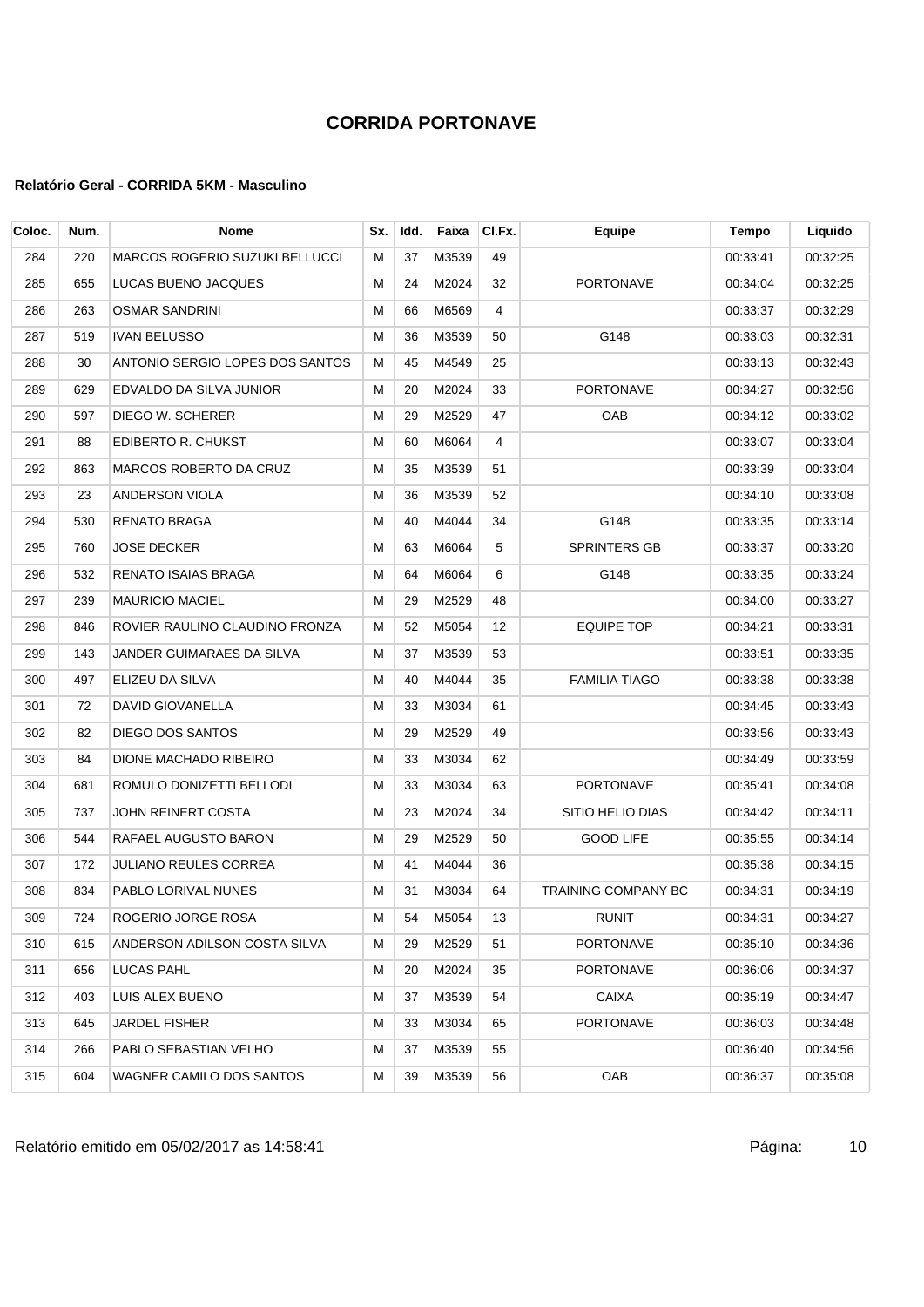| Coloc. | Num. | <b>Nome</b>                                   | Sx. | Idd. | Faixa | CI.Fx.         | Equipe                                                   | Tempo    | Liquido  |
|--------|------|-----------------------------------------------|-----|------|-------|----------------|----------------------------------------------------------|----------|----------|
| 316    | 714  | <b>JAILTON BORGES</b>                         | М   | 36   | M3539 | 57             | <b>RUNIT</b>                                             | 00:36:37 | 00:35:09 |
| 317    | 526  | MANUEL JOAO BENTO FILHO                       | м   | 66   | M6569 | 5              | G148                                                     | 00:35:40 | 00:35:28 |
| 318    | 43   | CARLOS DIEGO AURELIO DA SILVA                 | м   | 29   | M2529 | 52             |                                                          | 00:37:00 | 00:35:34 |
| 319    | 205  | <b>MARC STEFAN SCHELTER</b>                   | M   | 36   | M3539 | 58             |                                                          | 00:36:11 | 00:35:40 |
| 320    | 394  | LEANDRO DA SILVA PEIXOTO                      | M   | 35   | M3539 | 59             | <b>BANANA BRASIL - INTEGRAL</b><br><b>ESTILO DE VIDA</b> | 00:37:06 | 00:35:44 |
| 321    | 791  | JORGE LUIS DE SOUZA                           | M   | 38   | M3539 | 60             | <b>TOP RUNNERS</b>                                       | 00:36:43 | 00:35:44 |
| 322    | 743  | <b>GABRIEL FRARE VIEIRA</b>                   | М   | 14   | M0014 | $\mathbf{1}$   | <b>SPEED MUSIC PARK</b>                                  | 00:36:42 | 00:35:58 |
| 323    | 789  | <b>GISARELI DOS SANTOS</b>                    | М   | 27   | M2529 | 53             | <b>TOP RUNNERS</b>                                       | 00:37:28 | 00:36:04 |
| 324    | 589  | DHIEGO TAMANINI                               | M   | 33   | M3034 | 66             | MK CARIMBOS                                              | 00:36:55 | 00:36:07 |
| 325    | 256  | NEVILLE JULIO DE VILASBOAS E<br><b>SANTOS</b> | M   | 32   | M3034 | 67             |                                                          | 00:38:03 | 00:36:27 |
| 326    | 518  | <b>FRANSCISCO JEFFERSON SILVA FELIPE</b>      | м   | 21   | M2024 | 36             | G148                                                     | 00:36:57 | 00:36:34 |
| 327    | 523  | JONATHAN DOS SANTOS SILVA                     | м   | 30   | M3034 | 68             | G148                                                     | 00:36:57 | 00:36:34 |
| 328    | 159  | JOSE RICARDO DE MIRANDA                       | М   | 38   | M3539 | 61             |                                                          | 00:37:24 | 00:36:44 |
| 329    | 152  | JOCEMAR RODRIGO MACHADO                       | м   | 28   | M2529 | 54             |                                                          | 00:38:29 | 00:36:47 |
| 330    | 722  | <b>MICHEL CRISTOFOLINI</b>                    | M   | 36   | M3539 | 62             | <b>RUNIT</b>                                             | 00:38:35 | 00:37:02 |
| 331    | 186  | LEONARDO MANOEL CARDOZO DA<br>SILVA           | М   | 40   | M4044 | 37             |                                                          | 00:38:28 | 00:37:07 |
| 332    | 258  | NILTON TELMAR RAMOS NUNES                     | М   | 64   | M6064 | $\overline{7}$ |                                                          | 00:37:23 | 00:37:12 |
| 333    | 516  | FERNANDO MANDELLI MICHELETO                   | М   | 29   | M2529 | 55             | G148                                                     | 00:38:16 | 00:37:15 |
| 334    | 448  | <b>VALDISIO VIRIATO</b>                       | M   | 38   | M3539 | 63             | <b>EDUCATIVE</b>                                         | 00:39:02 | 00:37:56 |
| 335    | 357  | CARLOS EDUARDO BEDUSCHI                       | M   | 32   | M3034 | 69             | 25º BATALHAO - POLICIA<br><b>MILITAR</b>                 | 00:38:38 | 00:37:57 |
| 336    | 602  | RANIERI M. CARDOSO                            | М   | 30   | M3034 | 70             | OAB                                                      | 00:39:31 | 00:38:01 |
| 337    | 219  | MARCOS ROBERTO SCHULTZ                        | М   | 62   | M6064 | 8              |                                                          | 00:38:30 | 00:38:13 |
| 338    | 753  | <b>ALCIR HASSMANN</b>                         | М   | 48   | M4549 | 26             | <b>SPRINTERS GB</b>                                      | 00:38:36 | 00:38:16 |
| 339    | 287  | ROBSON EDUARDO BIZERRA                        | М   | 46   | M4549 | 27             |                                                          | 00:40:05 | 00:38:21 |
| 340    | 805  | <b>FABIANO DOS SANTOS</b>                     | м   | 39   | M3539 | 64             | VAS                                                      | 00:39:55 | 00:38:21 |
| 341    | 475  | MARCELO DE SOUZA                              | M   | 20   | M2024 | 37             | <b>EQUIPE TOP</b>                                        | 00:39:26 | 00:38:33 |
| 342    | 828  | EWERTON ELIAKIN DA SILVA ROSA                 | М   | 36   | M3539 | 65             | TRAINING COMPANY BC                                      | 00:39:08 | 00:38:44 |
| 343    | 141  | JAISON LUIZ HEIDEN                            | м   | 48   | M4549 | 28             |                                                          | 00:39:06 | 00:38:59 |
| 344    | 96   | EDUARDO JOSE CINTRA FARIA                     | M   | 45   | M4549 | 29             |                                                          | 00:40:40 | 00:39:24 |
| 345    | 330  | THOMAS DE TOLEDO CABRAL                       | М   | 28   | M2529 | 56             |                                                          | 00:40:38 | 00:39:26 |
| 346    | 823  | <b>WILIAM TODT</b>                            | M   | 27   | M2529 | 57             | <b>WT ENERGY</b>                                         | 00:40:28 | 00:39:30 |